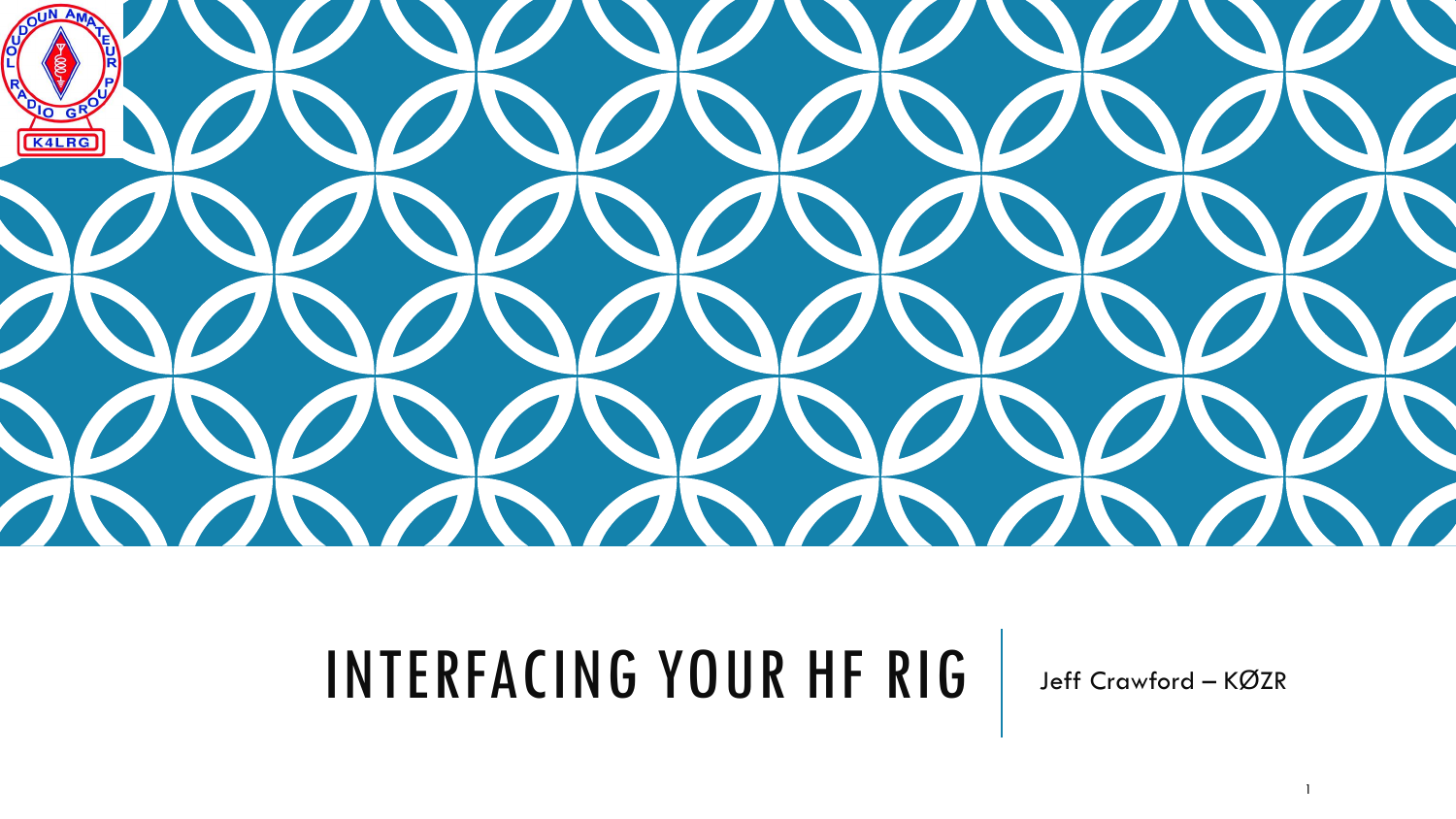

## TOPICS COVERED

What is "interfacing" your HF rig mean?

- What type of interface is required?
- K3 Specifics
- Relays versus Switching Transistors
- Impetus for this discussion
- Open-collector Circuit
- **How does this work**

Implementation for ORION PTT and Receive LNAs

Simple Relay circuit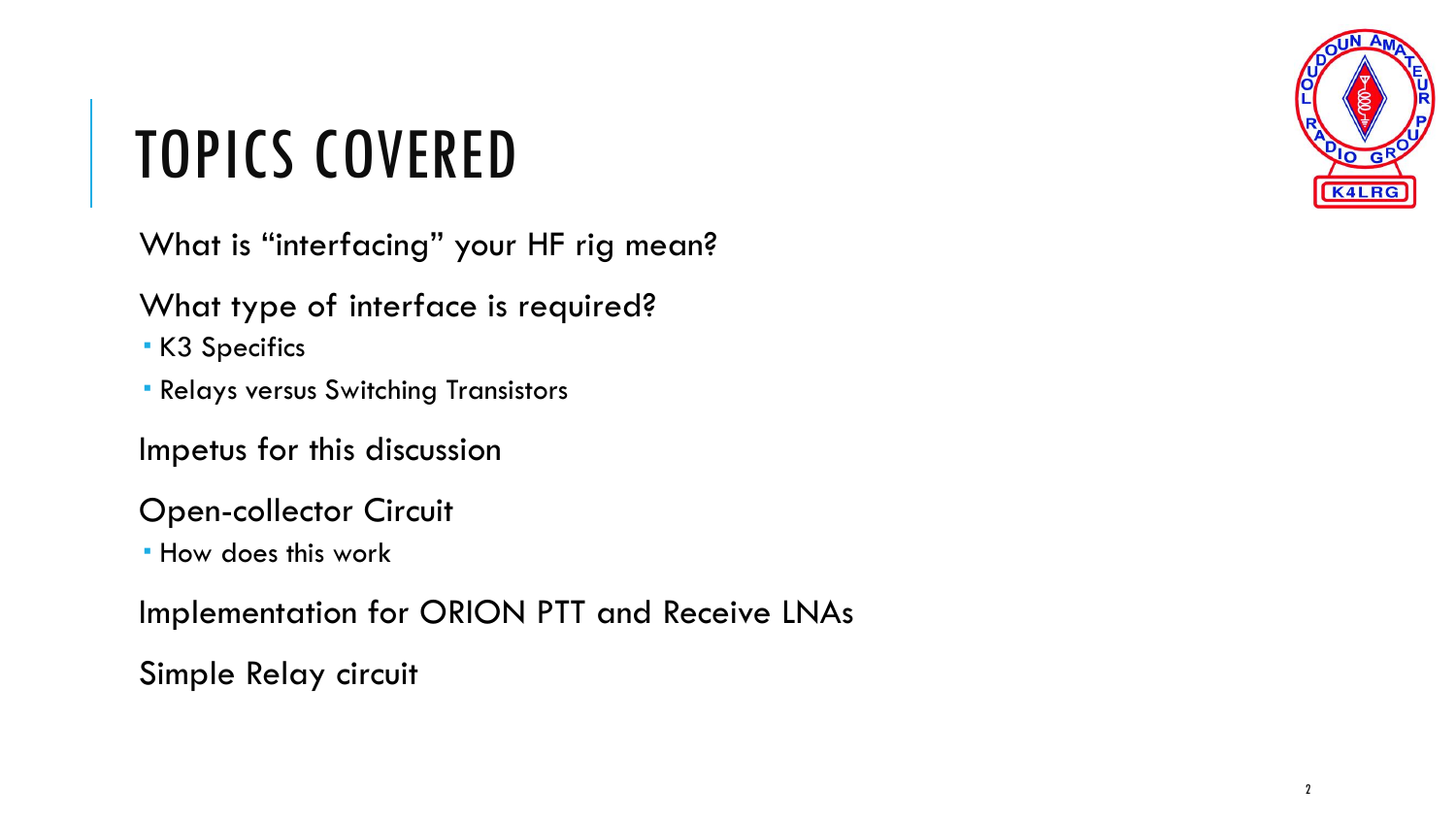# WHAT IS "INTERFACING" YOUR HF RIG MEAN?

More than a decade ago, the only "interfaces" were:

- Microphone
- Speaker
- Key jack
- $AIC$
- PTT

All aspects of operation were largely "manual"

- **PTT** to control  $T/R$  of a linear amplifier
- ALC to prevent clipping due to transmitter overdrive
- Frequency was logged "manually"

Today, literally every aspect of HF transceiver operation is available off the back COM or USB port of a HF transceiver

- Microphone line-in for playback of recorded messages
- Audio line-out for recording of audio from RX
- **PTT** line for computer and keyer control
- COM port commanding of radio

With all this functionality, the amateur must still interface to the station environment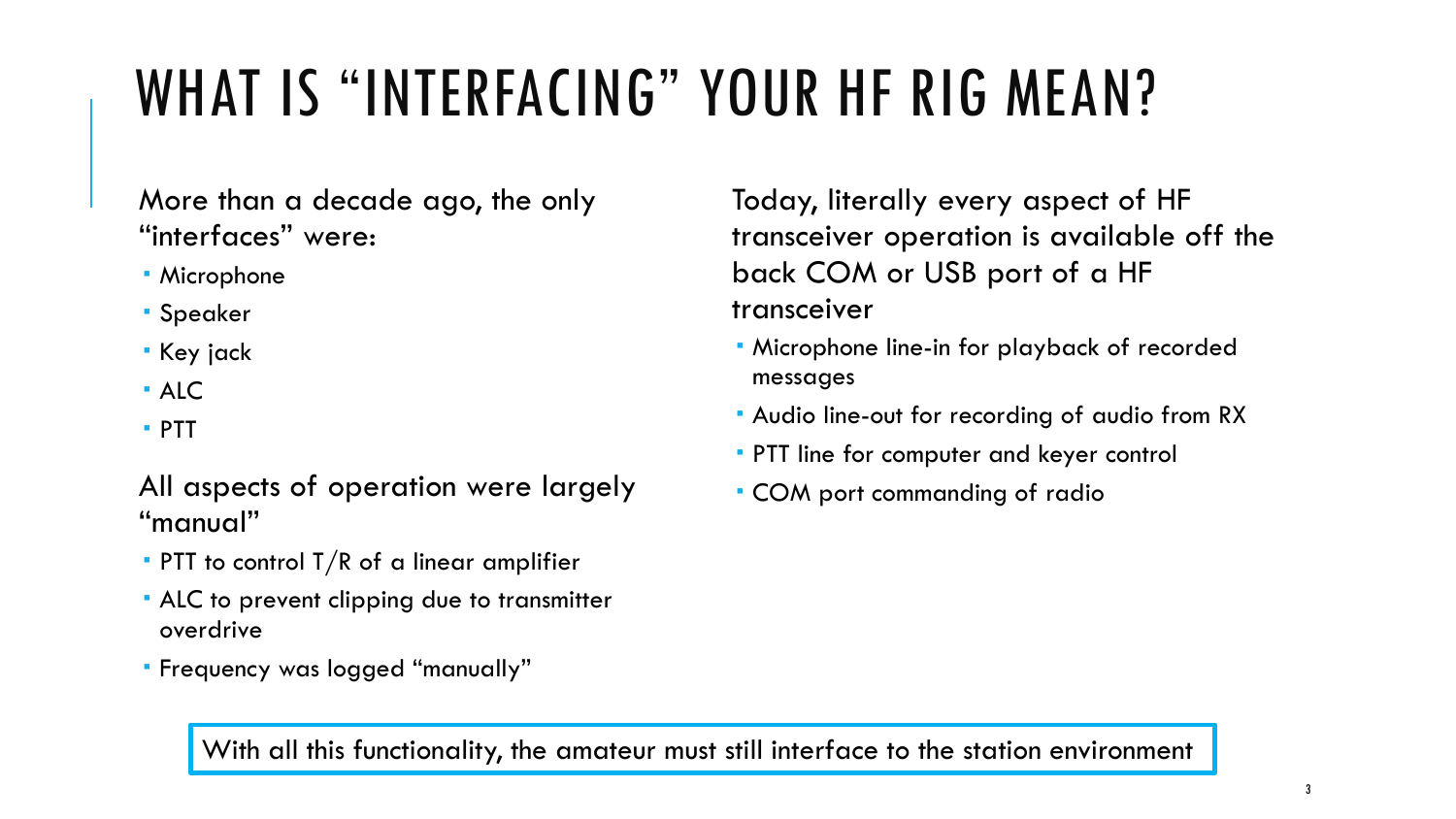### WHAT TYPE OF INTERFACE IS REQUIRED?

aln the general case one must ask, "What type of signal is being handled?"

#### Some cases are quite straight forward:

- **External speaker**
- Key paddle
- **AUX Receiver input**

Others are more complex requiring more investigation

- Key Out
- PTT In
- "Band Outputs" of ACC on K3

#### What Options to consider?

If the signal is simply a voltage at some current level:

- A relay could be used
- A switching transistor implementation could be used

#### If the signal is RF:

- A suitable relay is likely required
- A simple switching transistor is not suitable



#### Backside of Elecraft K3

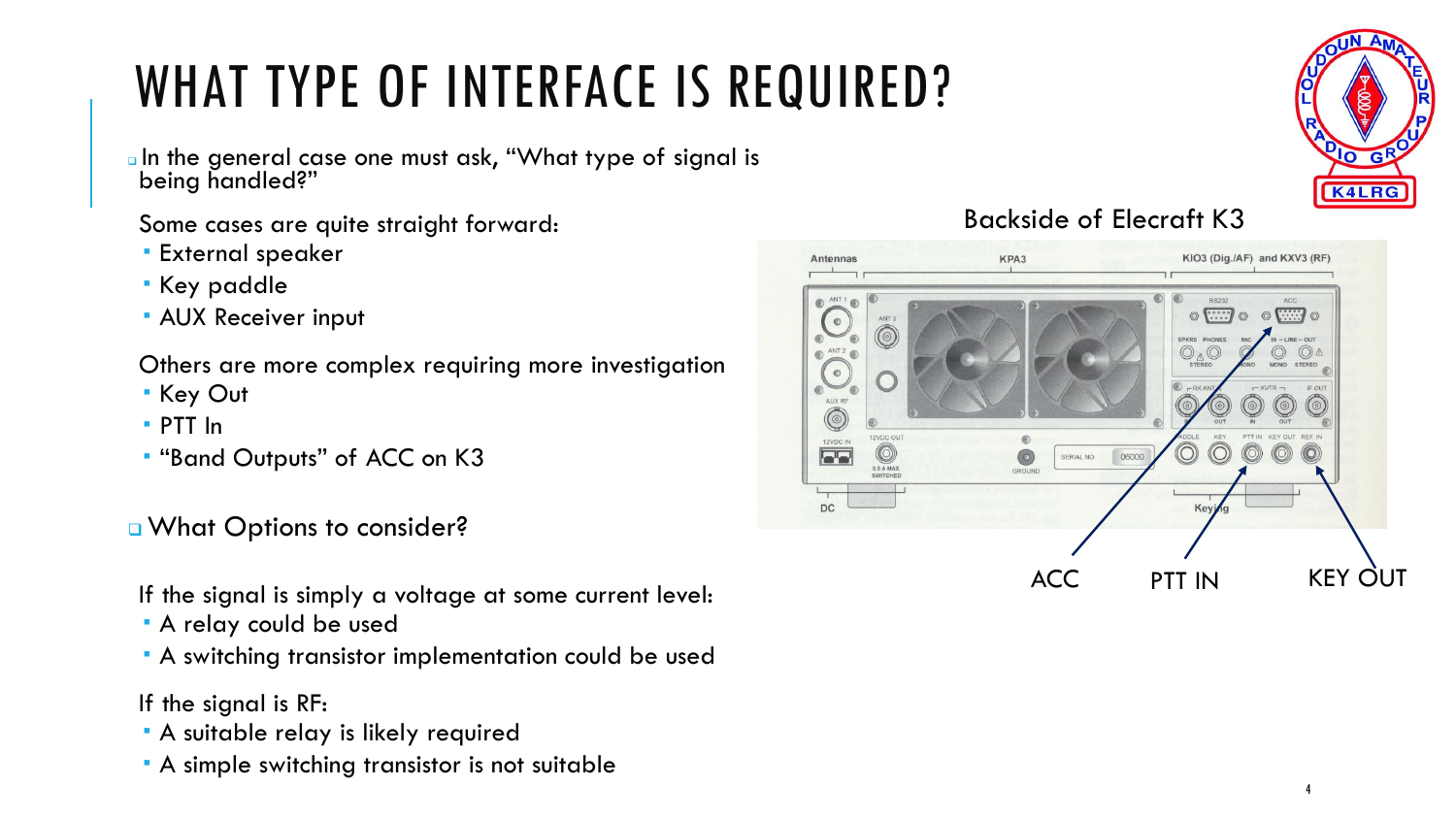### SOME K3 SPECIFICS

PTT IN: Use with a footswitch or other external transmit control device

- PTT IN could be a connection to "ground"
	- $\triangleright$  From a switching transistor
	- $\triangleright$  A separate relay
	- ➢An external keyer like "Winkeyer"

KEY OUT: the amplifier T-R relay keying output, capable of keying up to +200 VDC at 5 amps

•A relay internal to the K3 is capable of switching at these levels

 $\triangleright$  The higher voltage and current requirement is generally found only in older amplifiers such as Collins, Drake, and Heathkit (if no other modifications have been made)

"Band Outputs" of the ACC connector are TTL levels in most cases:  $0$  or  $+5V$ 

- In earlier K3s An external "pull-up" resistor to 5 V may be required
	- The "pull-up" will be discussed shortly

\*\*ACC is accessory connector on K3

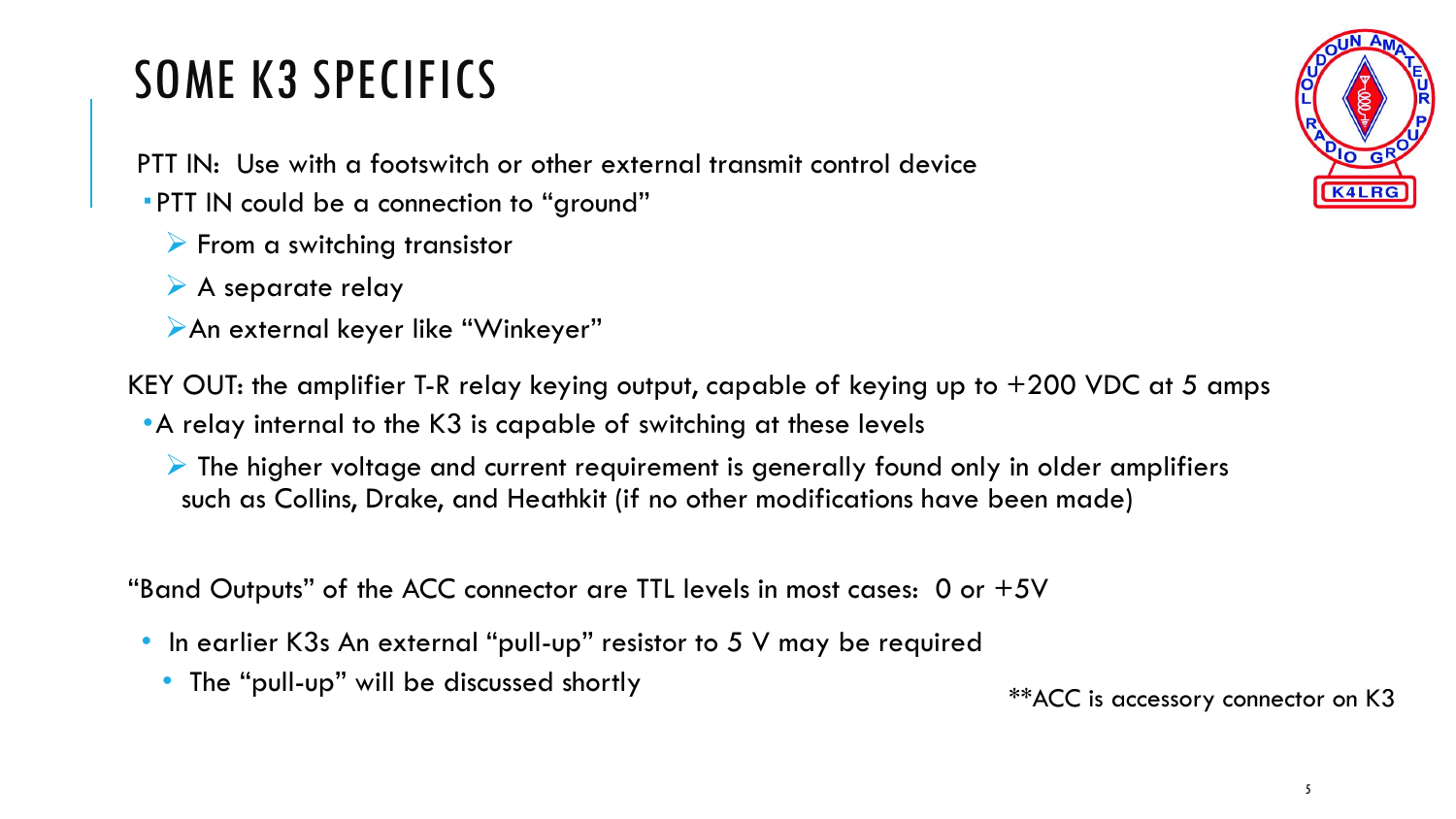

## WHEN TO USE A MECHANICAL VS TRANSISTOR SWITCH?

You may not have a choice in this

RF signals need to be switched by a relay suitable for the frequency

➢Switching delays of 10s of milliseconds

- ➢ Reed relays are among the fastest in response time
- Relays require some added circuit attention to be discussed

**In the case of switching only voltages** 

- ➢A transistor switch can respond in 10s of nanoseconds
- ➢Literally no "wear-out" mechanisms

Terminology associated with a switching transistor, or solid state switch

- **The term "Open Collector" is often found** 
	- $\triangleright$  In widespread use due to its generality more to come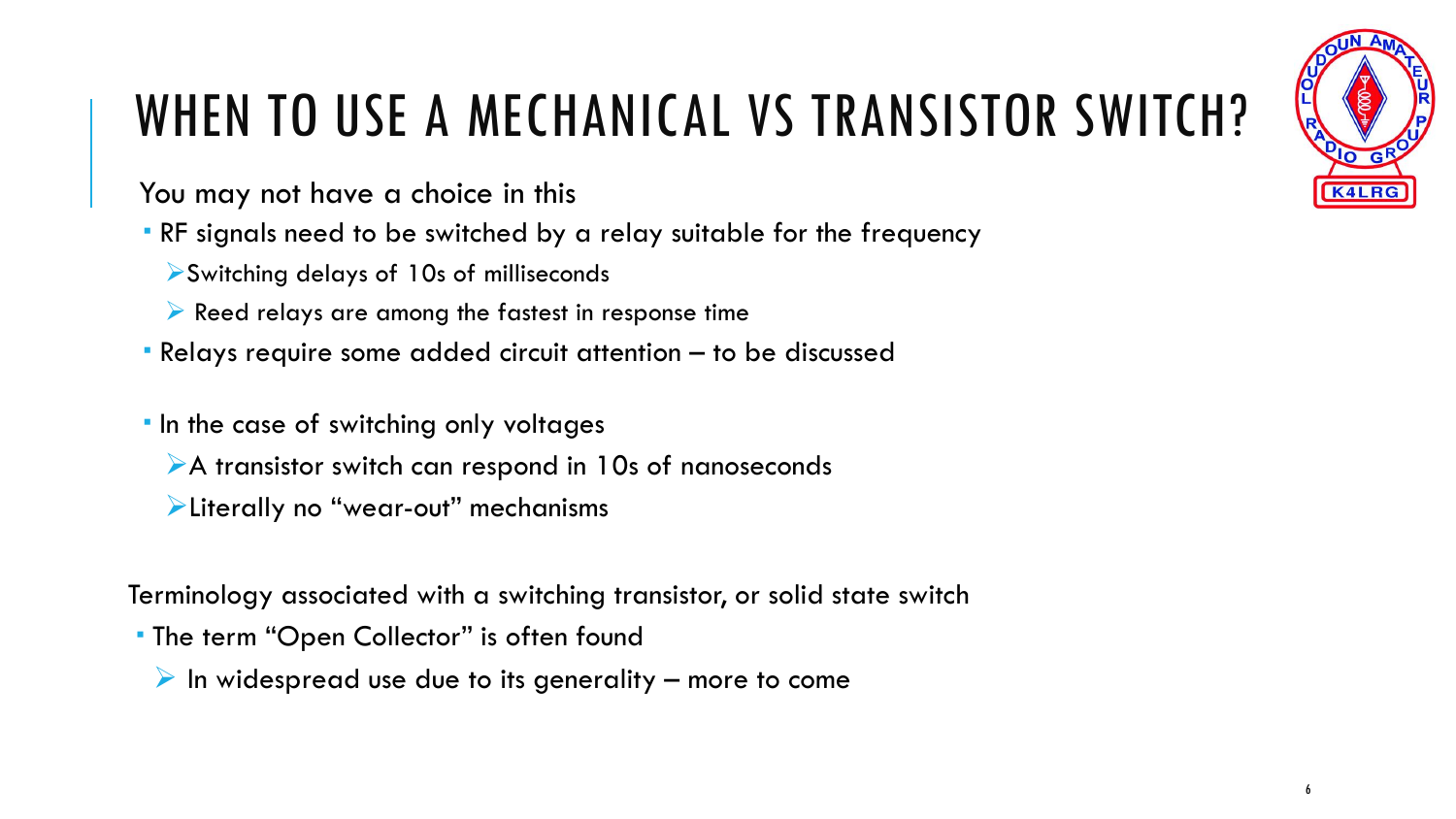

in transmit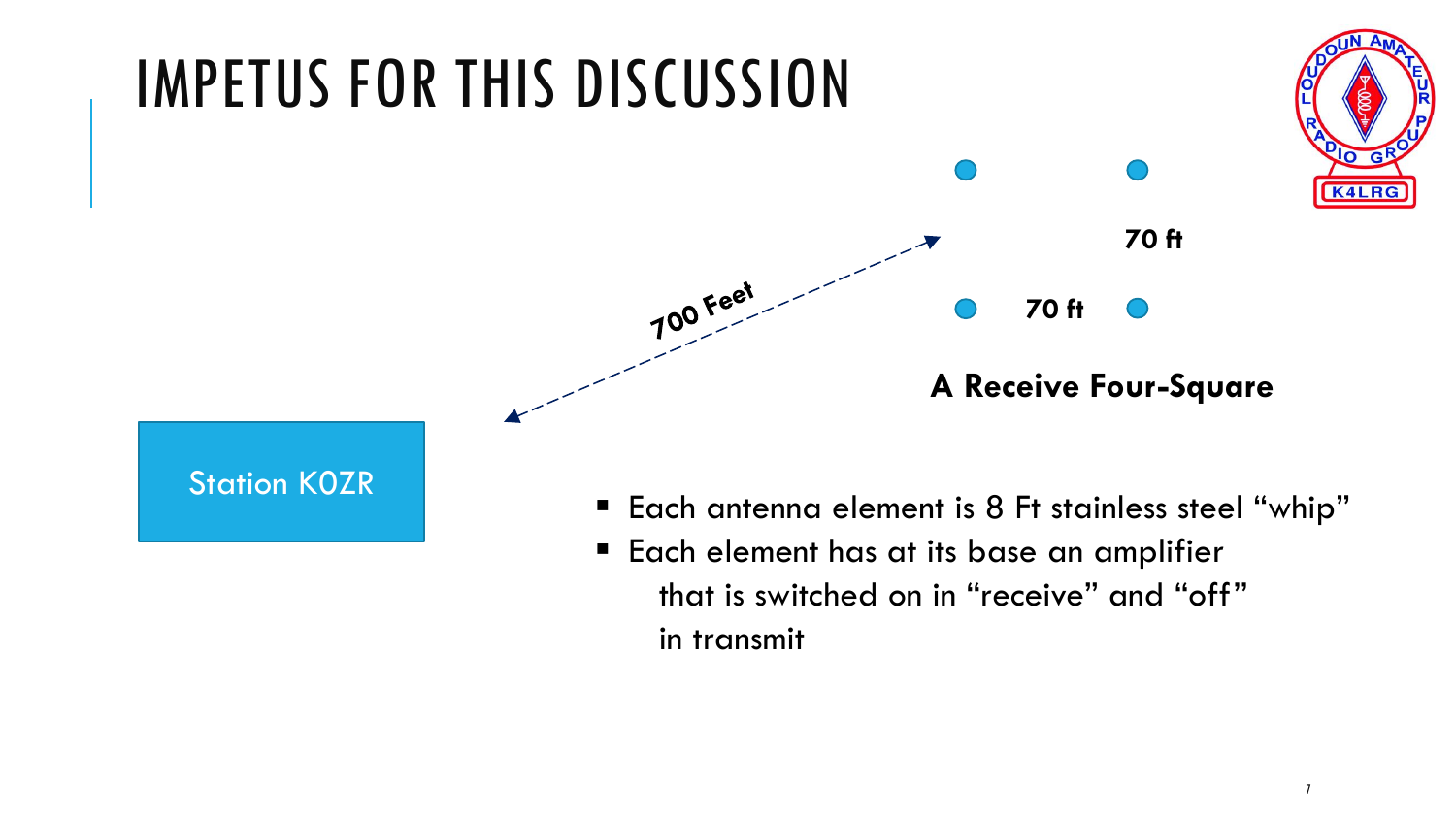# IMPETUS FOR THIS DISCUSSION

Approximately six weeks ago, the switching unit used to activate/deactivate my active receive array used on 160m and 80m failed

It is an overly complex unit ( DX Engineering Time Sequencer ) wherein I used a fraction of its capability

I chose to simplify this with my own array driver circuit

The active array is toggled on/off by PTT signals from my ORION II transceiver

- Consideration of the "Amp Out" line shows an "open-collector" configuration
- In "transmit" the "Amp Out" jack measures  $\sim$  13 VDC
	- In Transmit, "Amp Out" needs to be  $\sim$  0 V
	- **An inverter is needed**

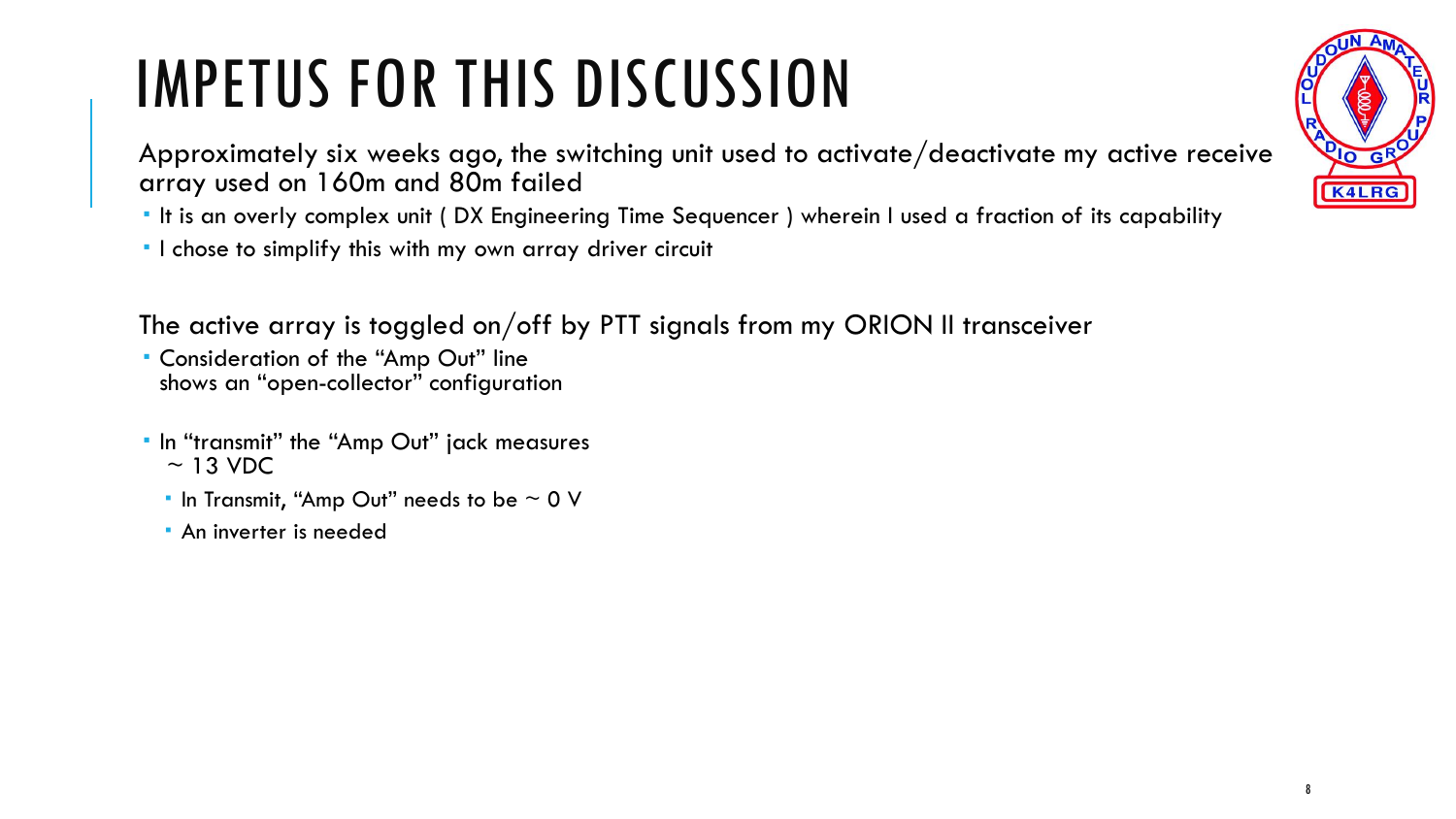### PTT OUTPUT OF ORION II

Partial schematic of the ORION II transceiver



Bottom line: No voltage is being applied to the transistor collector until YOU provide a voltage

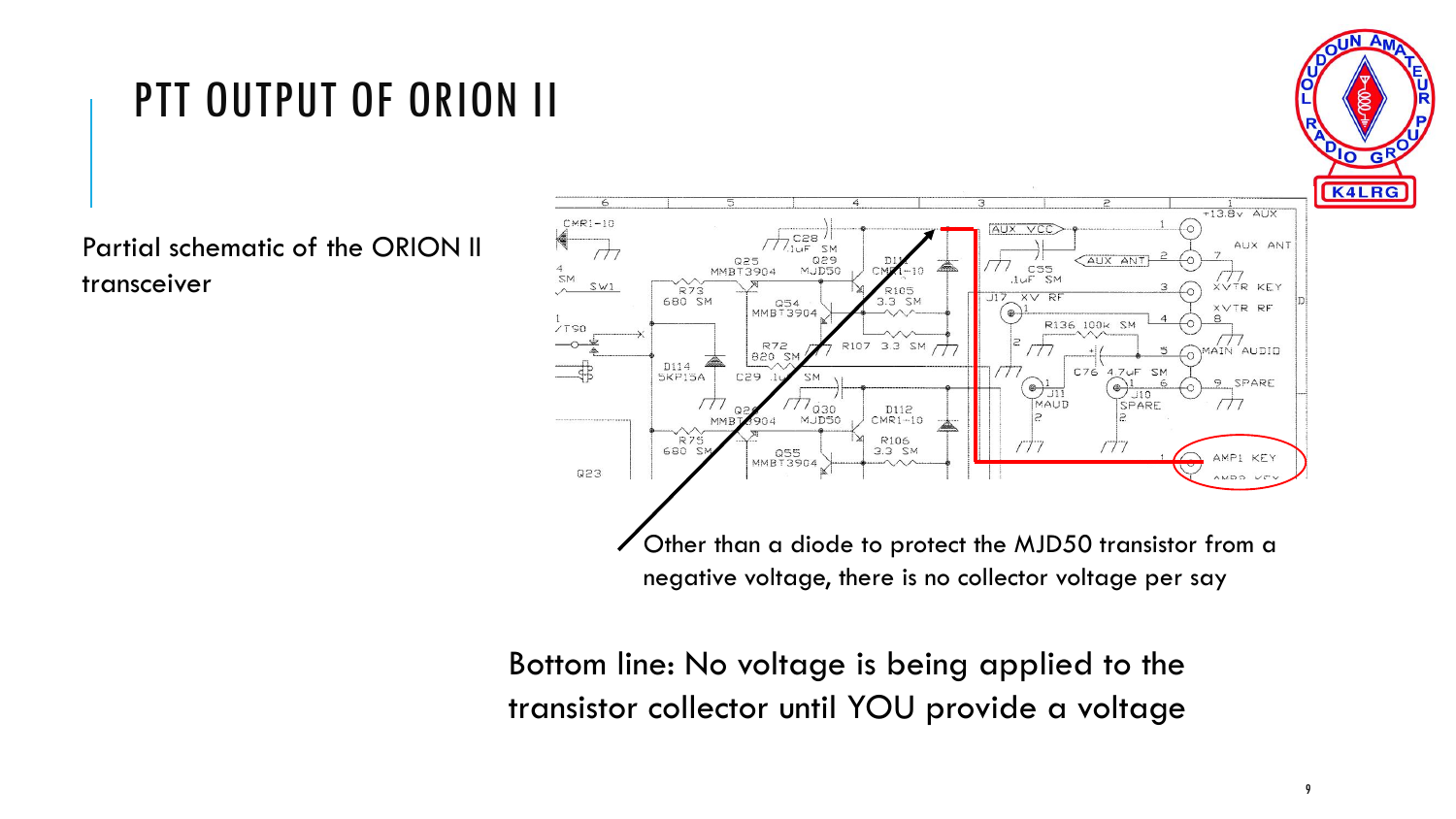

#### **No Current flow Current flow** When base-emitter junction forward biased: - transistor is "On"  $\dot{\mathsf{L}}$ - current flows  $V_{BE}$  ~ 0.7  $V_{BE} \sim 0$

SOME TRANSISTOR REVIEW

When base-emitter junction not  $\sim$  0.7 V:

- transistor is "Off"

- No current flows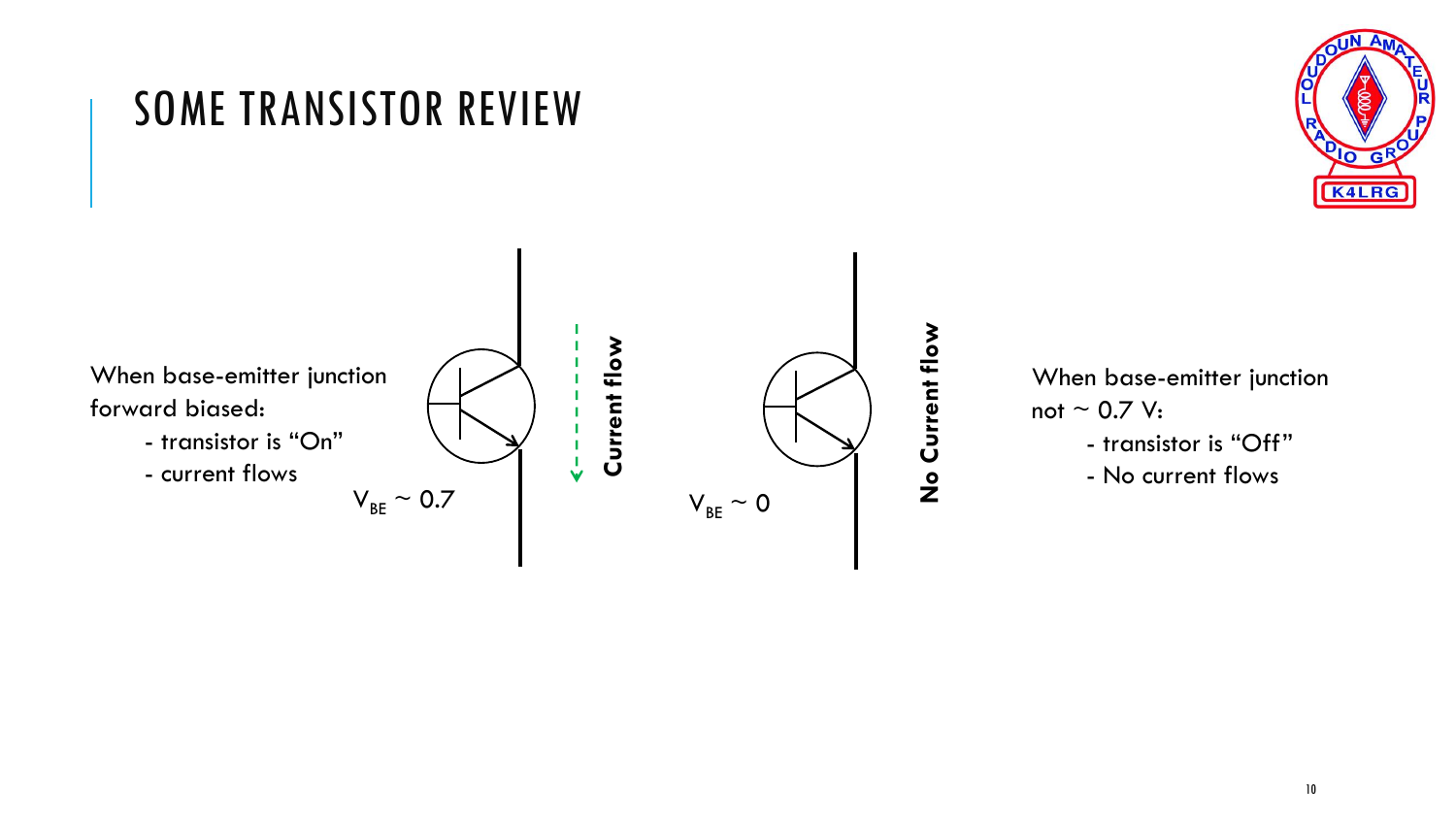### SIMPLIFIED VIEW OF THE OPEN COLLECTOR WITH PULL-UP  $R<sub>1</sub>$  $R_2$ Open-Collector  $V_{CC}$  $V_{\text{OUT}}$ Our "pull-up" resistor

 $R_2$  actually represents the input impedance of a subsequent transistor as we will see shortly

11

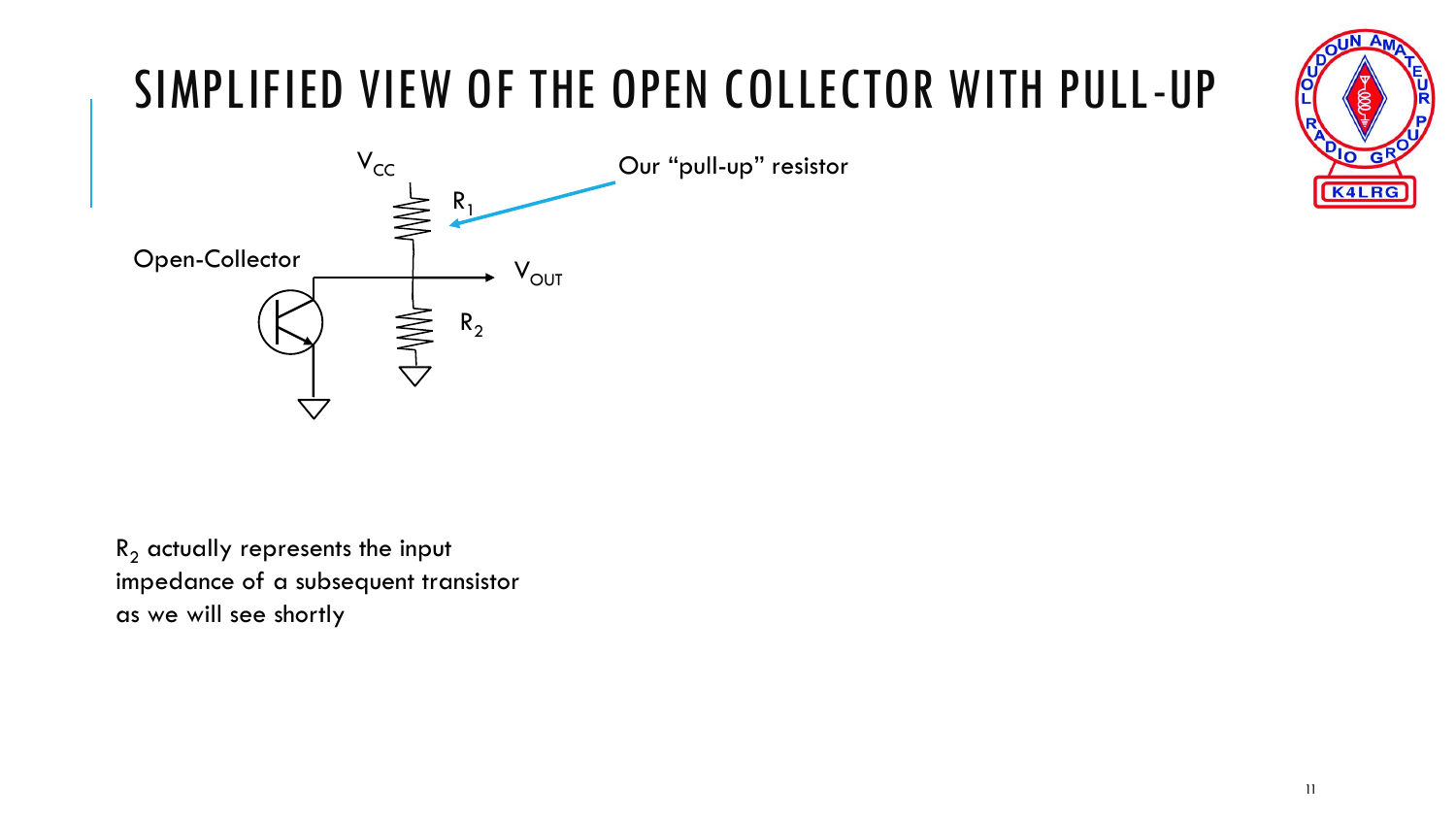## A SIMPLIFIED VIEW





Scenario: NPN transistor is "Off"

- Current flows "only" through  $R_1$  and  $R_2$ with  $V_{\text{OUT}}$  given by  $V_{CC}$  x R<sub>2</sub>/(R<sub>1</sub> + R<sub>2</sub>) -  $i_C = i_E \sim 0$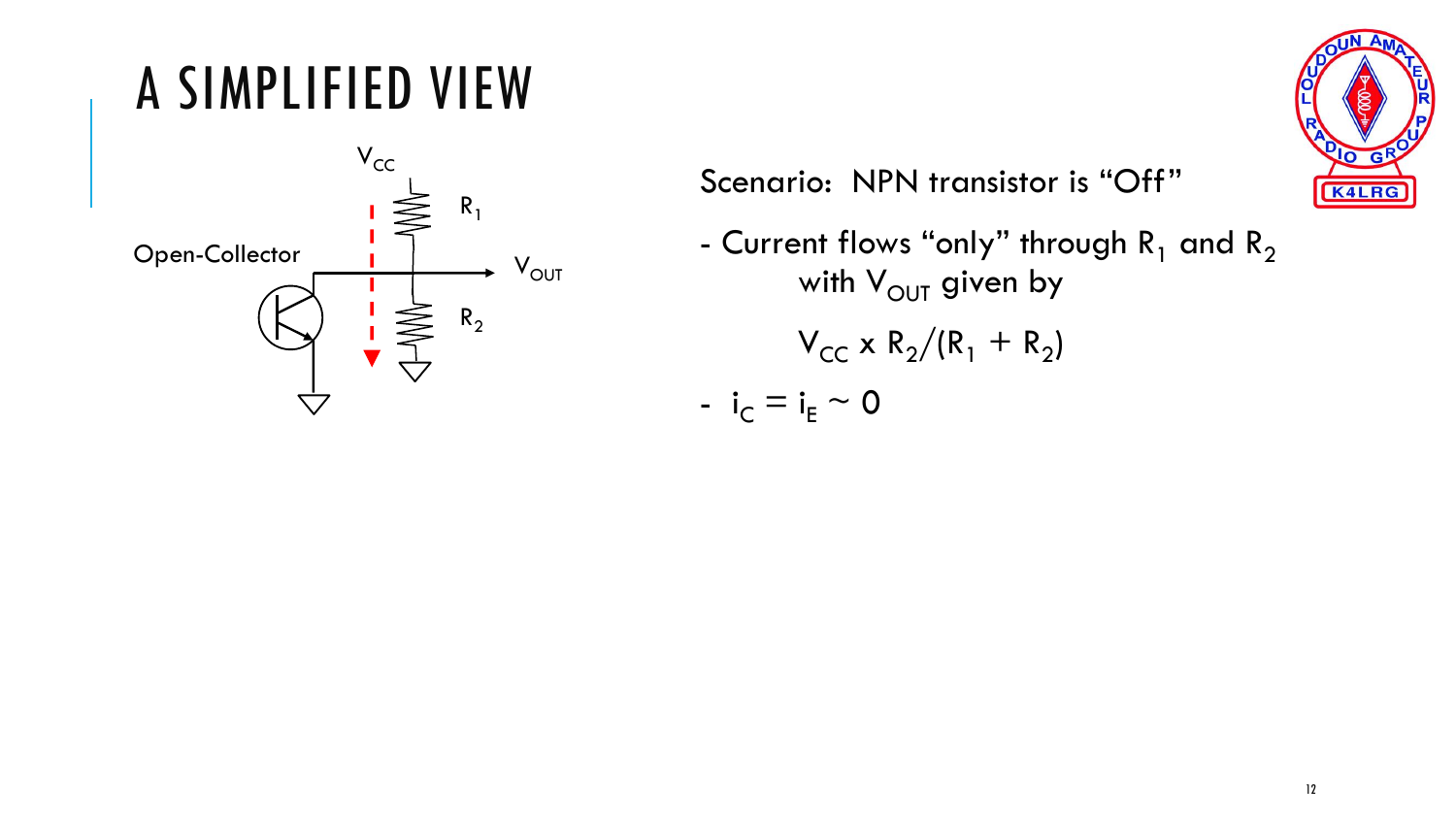### A SIMPLIFIED VIEW





Scenario: NPN transistor is "On"

- Current flows "only" through  $R_1$  and the transistor to ground
- The collector voltage is  $\sim$  0.1 V to 0.2 V which, for most circuits, would be interpreted as "ground" or 0
- $V_{\text{OUT}}$  is 0
- i<sub>c</sub> determined largely by  $R_1$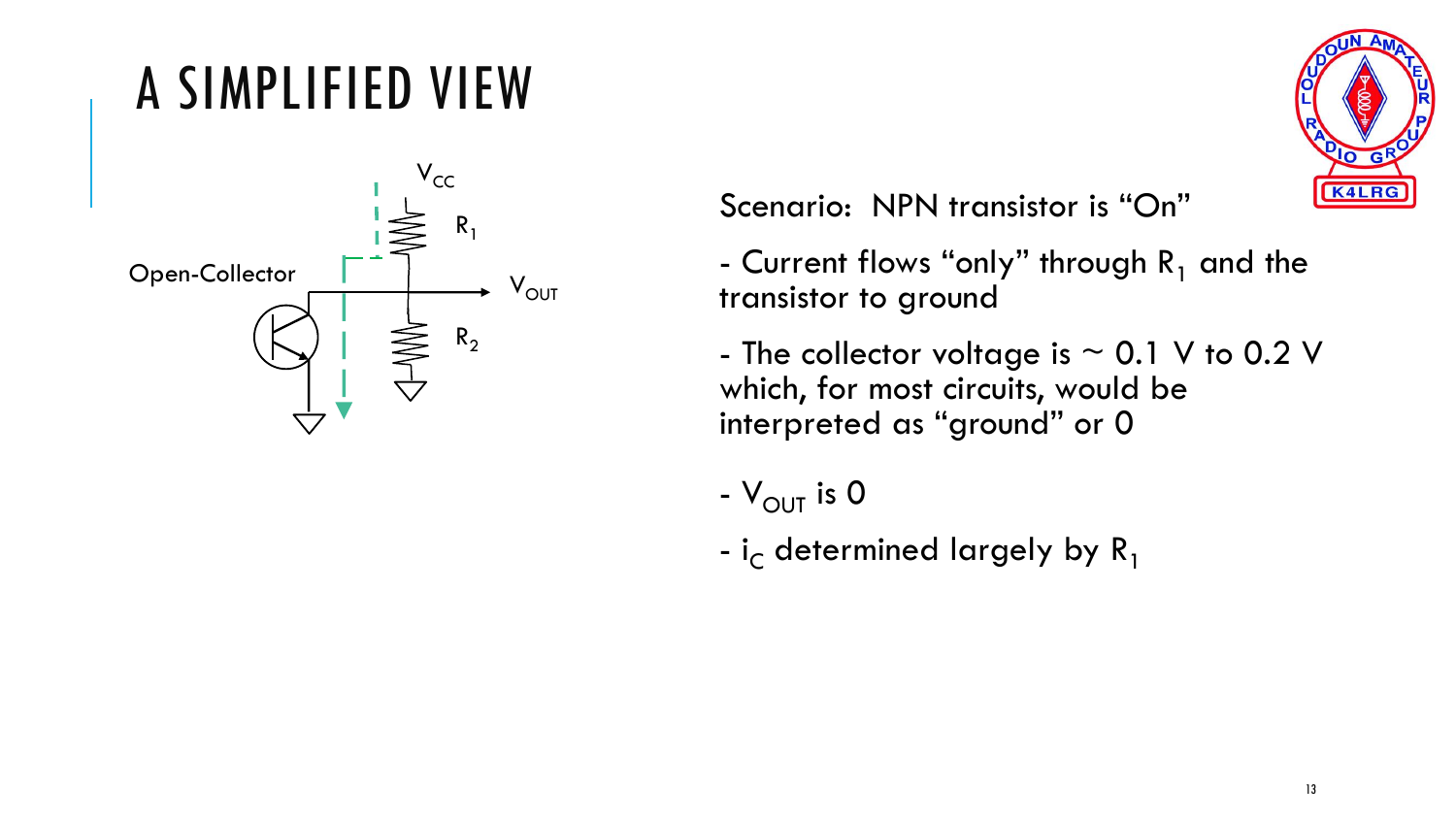## A SIMPLIFIED VIEW - REVIEW



 $R_1$ , which is tied to an "external"  $V_{CC}$ is our "pull-up" resistor.

 $R<sub>2</sub>$  actually represents the input impedance of a subsequent transistor as we will see shortly

Scenario: NPN transistor is "Off" (red)

- Current flows "only" through  $R_1$  and  $R_2$  with V<sub>OUT</sub> given by

 $V_{CC} \times R_2/(R_1 + R_2)$ 

Scenario: NPN transistor is "On" (green)

- Current flows "only" through  $R_1$  and the transistor to ground

 $\mathcal{L}_\text{max}$  and  $\mathcal{L}_\text{max}$  and  $\mathcal{L}_\text{max}$  and  $\mathcal{L}_\text{max}$  and  $\mathcal{L}_\text{max}$ 

- The collector voltage is  $\sim$  0.1 V to 0.2 V which, for most circuits, would be interpreted as "ground" or 0

Guidelines are generally provided in the documentation for the range of  $R_1$  values to use. In the case of my ORION transceiver, the range is 2.2K to 10 K ohms

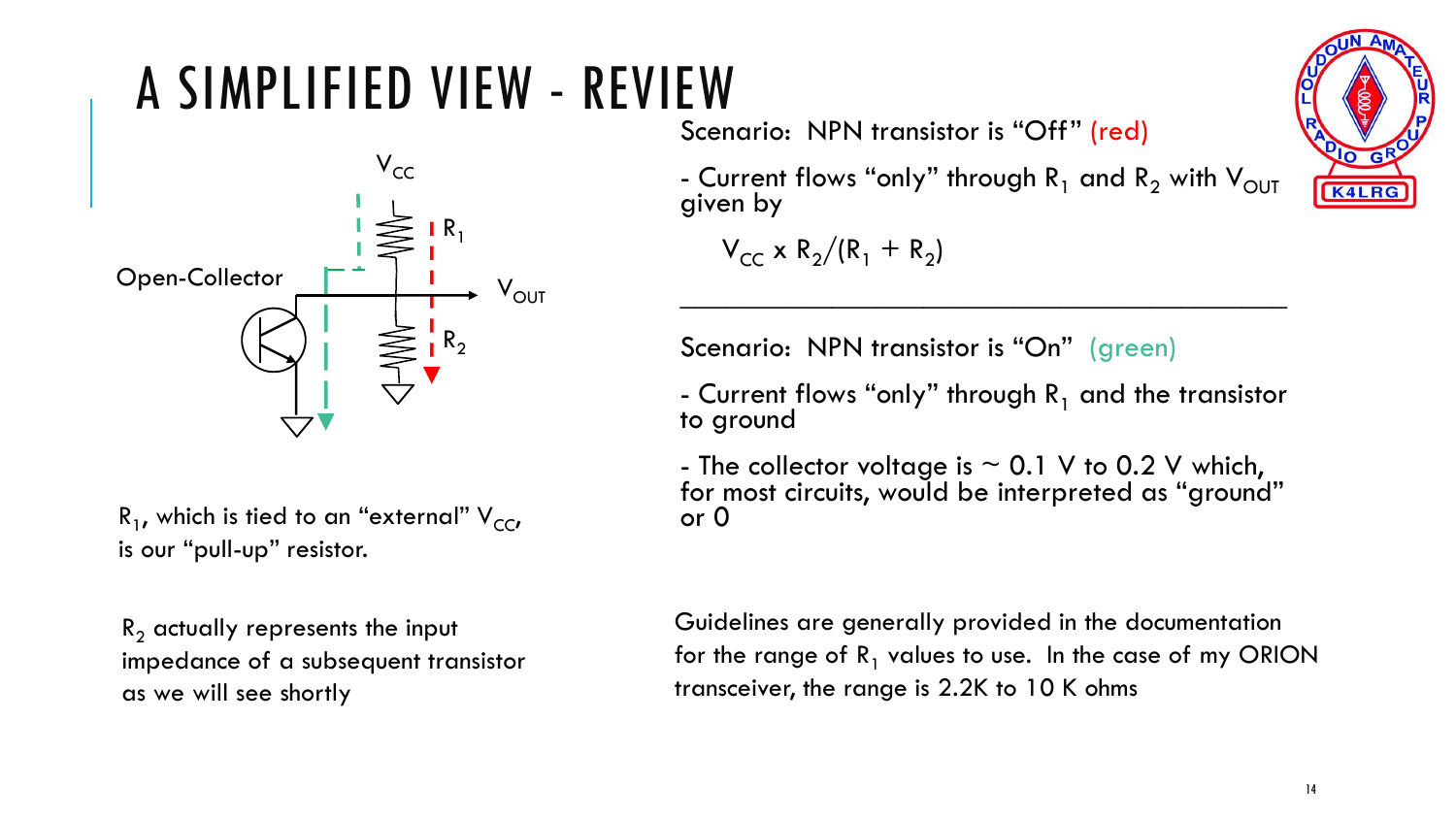### A SIMPLIFIED VIEW – THE OUTCOME



The "universal" applicability of the open-collector is seen when one considers the simple formulas just presented

**TCOME**  
\n1" applicability of the open-collectron is seen  
\nsiders the simple formulas just presented  
\n
$$
ON: V_{OUT} \approx 0.2V
$$
  
\n $OFF: V_{OUT} = V_{CC} \times \frac{R_2}{R_1 + R_2}$   
\n $\Rightarrow$  compared to R<sub>1</sub>, most of V<sub>CC</sub> appears at V<sub>OUT</sub>  
\n $\therefore$  driving a relay, choose V<sub>CC</sub> = 5 V  
\ndriving **CMOS**, choose V<sub>CC</sub> = 3.3 V

If R<sub>2</sub> large compared to R<sub>1</sub>, most of V<sub>CC</sub> appears at V<sub>OUT</sub>

If interfacing to **TTL** circuits, choose  $V_{CC} = 5 V$ If directly driving a relay, choose  $V_{CC} = 13.8$  V If directly driving **CMOS**, choose  $V_{CC} = 3.3$  V

The open-collector configuration allows you to "tailor-make" the necessary voltage interface levels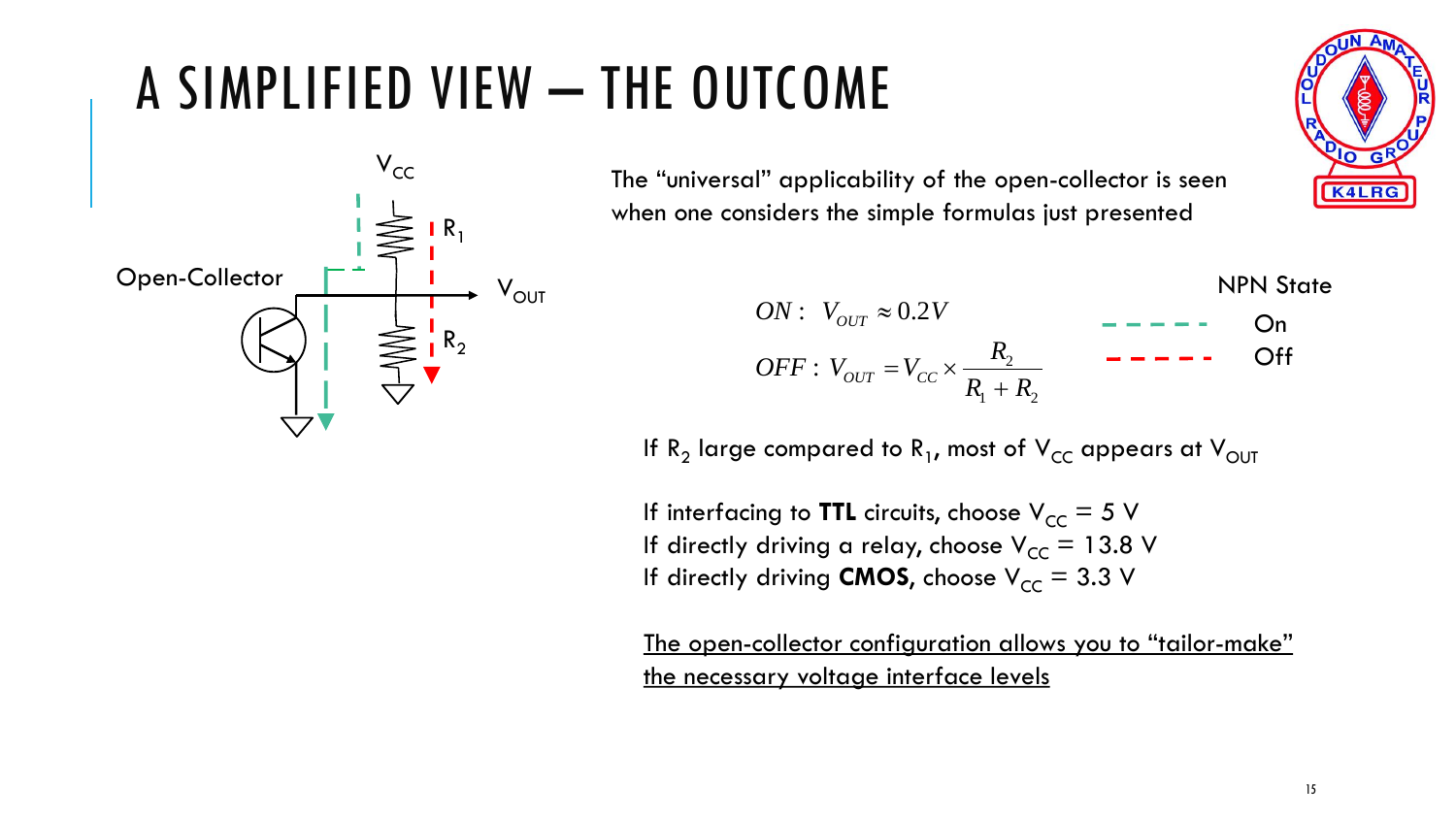

 $R_3$  and  $R_6$  chosen to keep base current to reasonable levels to  $R_4$ , the "load"

- $Q_1$  is turned "on"
- $Q_1$  collector goes to its "low" state, here  $\sim$  0.1 V ( $Q_1$  almost short-circuit)
- $\mathsf{Q}_{3}$  base is now "low", so  $\mathsf{Q}_{3}$  turns "off"
- $Q_3$  collector current is  $\sim 0$ , so base of  $\mathsf{Q}_4$  is near 13.8 V ---  $\mathsf{Q}_4$  is "off"
- $\,$  No current flow through  $\mathsf{Q}_{\mathsf{4}}$  so no current to  $R_{4}$ , the "load"

When the ORION NPN (Q1) goes "low"

- $Q_1$  is turned "off"
- $\quad$  Q $_{1}$  collector goes to its "high" state, here  $\sim$  6.6 V
- $\mathsf{Q}_{3}$  base is now "high", so  $\mathsf{Q}_{3}$  turns "on"
- At  $\mathsf{Q}_3$  collector, voltage is  $\sim 0.1$  V
- $Q_4$  emitter-base now forward biased so  $Q_4$ turns "on"
- Current flow through  $Q_4$  delivers power to  $R_{4}$ , the "load"

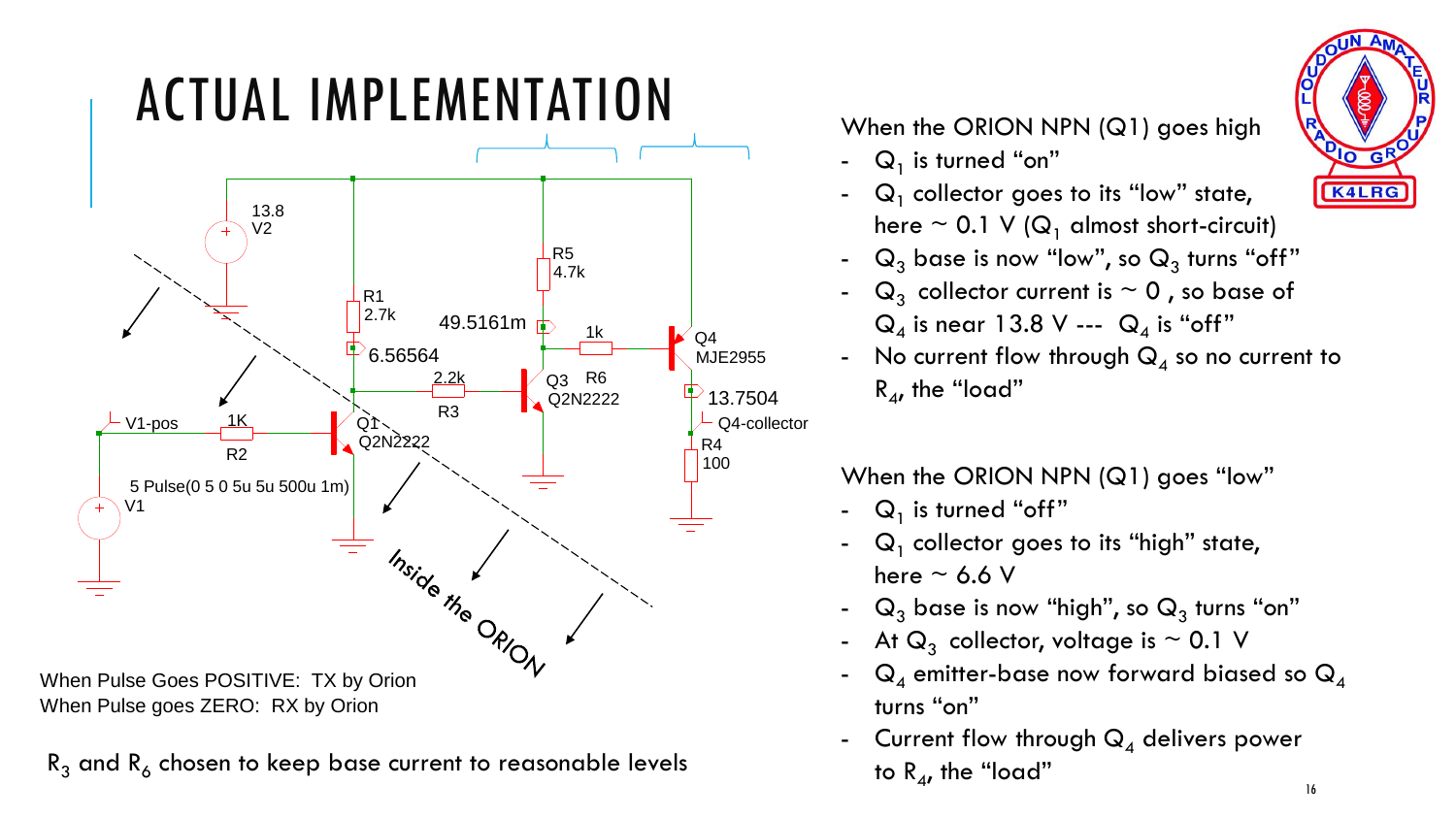### SIMETRIX SIMULATION WAVEFORMS

When ORION transmits, LNAs "off" so  $V_{\text{OUT}}$  needs to be low

When ORION receives, want LNAs "on" so  $V_{\text{OUT}}$  needs to be high

As seen, switching is almost "instantaneous" whereas a relay would have 10's of milliseconds delay



Simetrix is a "SPICE" type program, available "free" over the internet with a node limitation of  $\sim$  50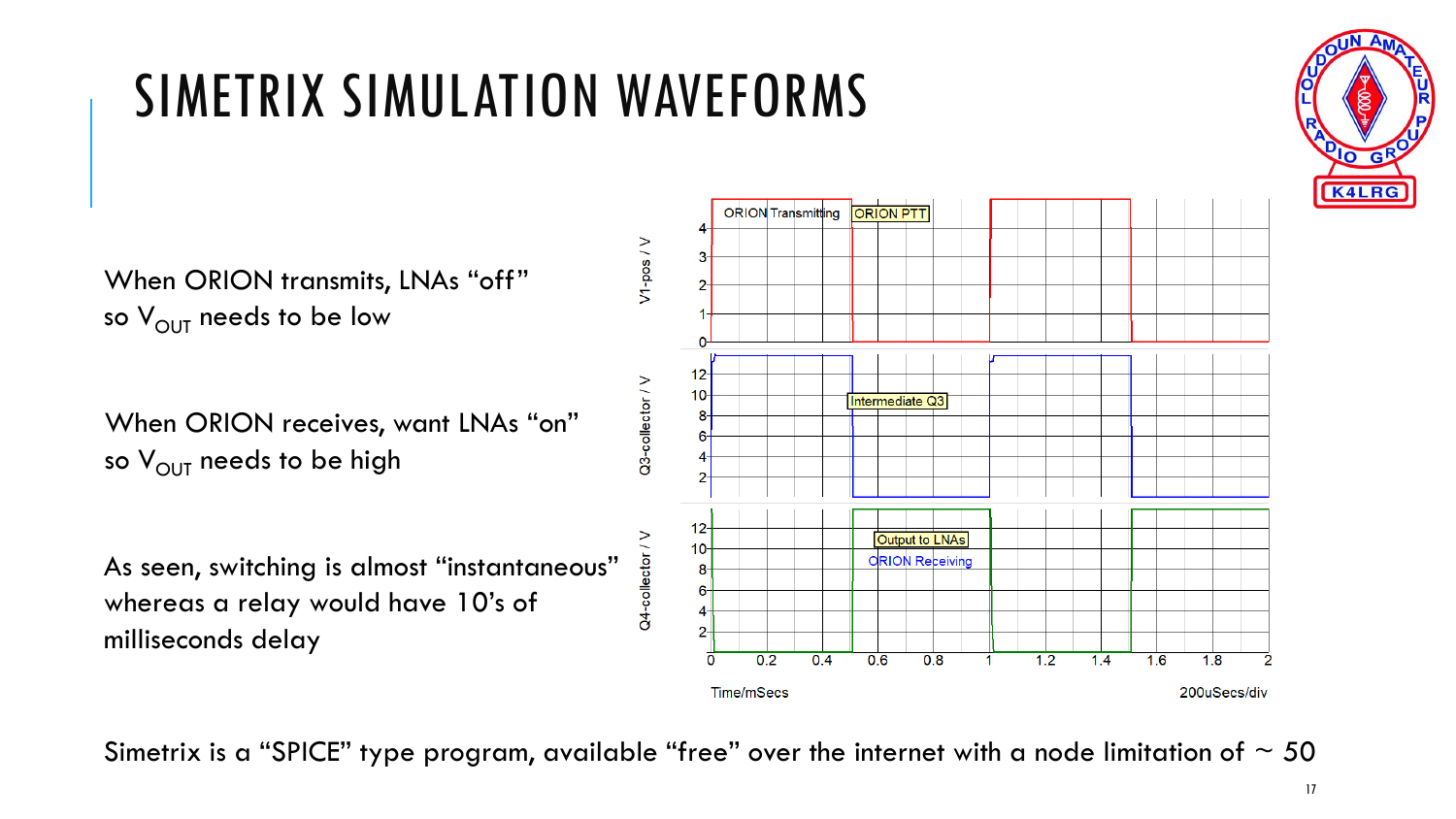### FOUR-SQUARE DRIVER IMPLEMENTED



A 3"  $\times$  3  $\frac{1}{2}$ " PCB placed inside the receive array controller does the work

One additional hole for the PTT RCA jack

If anyone is doing their own PCBs and has some suggestions on improving success with narrow line widths, please talk with me  $\odot$ 

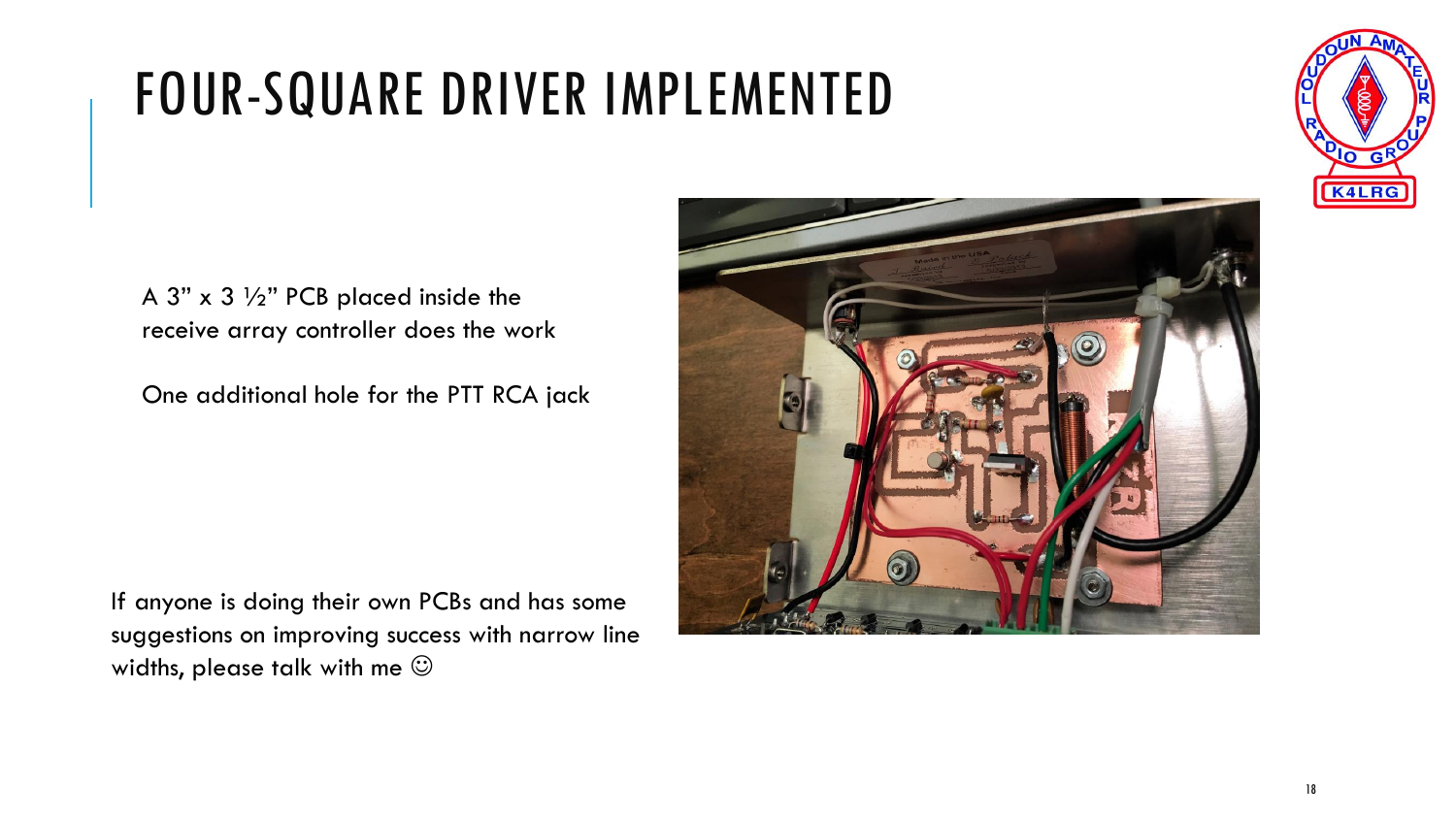### SUMMARIZING

If no PTT polarity change is needed, add pull-up resistor and one transistor to do the switching

If PTT polarity needs changing, add pull-up resistor, transistor to "invert" the PTT signal, and one transistor to do the switching

Circuits such as this are the easiest to build

Transistor is either "on" or "off", making resistor selection much simpler